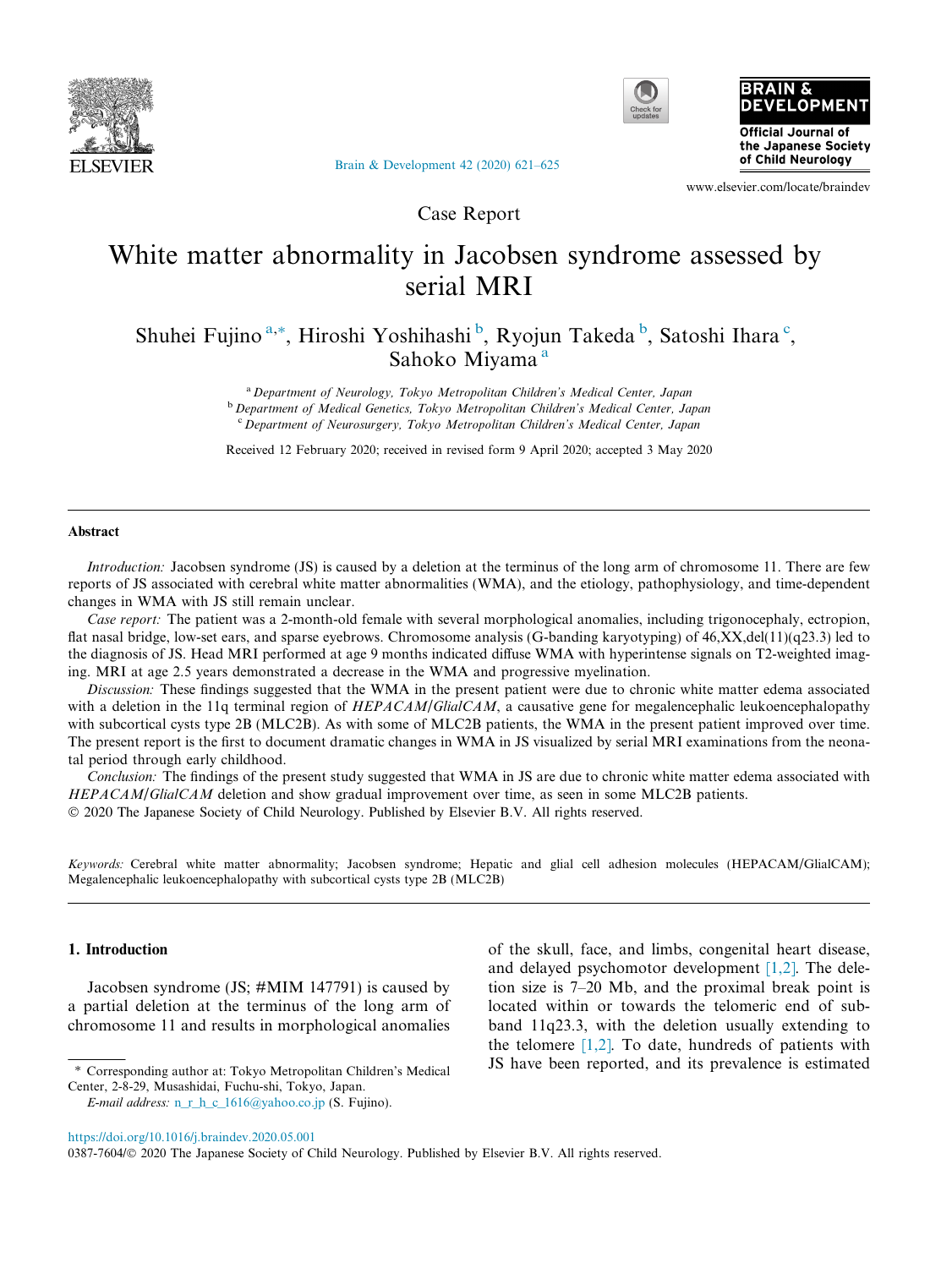at 1/100,000 livebirths, with a male/female ratio of 2:1 [\[2\]](#page-4-0).

There are few reports of cases of JS complicated by cerebral white matter abnormalities (WMA), and the etiology, pathophysiology, and time-dependent changes in the WMA in JS remain unclear. Yamamoto et al. [\[3\]](#page-4-0) reported that WMA in JS are associated with deletions of HEPACAM (#MIM 611642), also called GlialCAM, located on 11q24.2. The mutation in HEPACAM/Glial- $CAM$  is responsible for megalencephalic leukoencephalopathy with subcortical cysts type 2A (MLC2A; #MIM 613925) and 2B (MLC2B; #MIM 613926) [\[4–6\]](#page-4-0). Moreover, some patients with MLC2B show gradual improvement of the WMA over time [\[4,6\].](#page-4-0)

The present report is the first to document dramatic changes in WMA in JS visualized by serial MRI examinations from the neonatal period through young childhood.

#### 2. Patient report

The patient, a 2-month-old female with no history of fetal abnormalities, was born at 34 weeks and 3 days of gestation without asphyxia. Her birth weight was 1668 g, her height was 38.5 cm, and her head circumference was 31.0 cm. She was referred to Tokyo Metropolitan Children's Medical Center due to the chief complaint of morphological abnormalities of the skull.

A physical examination showed craniofacial abnormalities, such as trigonocephaly, mild macrocephaly, ectropion, flat nasal bridge, low-set auricles, sparse eyebrows, small ears, and down-slanting palpebral fissures. Widened thumbs and slight hypotonia were also observed. There were no other suspected findings of congenital cytomegalovirus infection, such as auditory abnormalities, chorioretinitis, lung hypoplasia, or hepatosplenomegaly. The blood cell count and results of routine laboratory tests were normal. No abnormality was detected in the neonatal screening for metabolic disease. Chromosome analysis (G-banding karyotyping) detected  $46, XX, del(11)(q23.3-qter)$  ([Fig. 1\)](#page-2-0). Based on the latter findings, JS was diagnosed.

At age 9 months, the patient underwent cranioplasty for the trigonocephaly.

A head MRI at age 1 month (1 m) (when the corrected gestational age was 38 weeks), showed diffuse areas of high signal intensity on T2-weighed imaging throughout the cerebral white matter ([Fig. 2](#page-3-0)-A). At age 9 months (9 m), a head MRI indicated extensive WMA in subcortical sites [\(Fig. 2-](#page-3-0)B). At age 2-and-ahalf years (2y6m), the WMA showed improvement, and myelination had progressed in the subcortical and deep white matter ([Fig. 2-](#page-3-0)C). No cerebral calcification or cortical dysplasia suggestive of congenital infection was found.

The patient's development was delayed; she achieved neck stabilization at age 8 months, was able to speak meaningful words at age 17 months, and was able to stand with support at age 22 months. Currently, at age 3 years, she can walk with support and utter several meaningful words. Her head circumference was about average whereas her body weight and height remained somewhat low (from  $-1$  to  $-2$  SD) during the period. Neither abnormalities on electroencephalogram nor epilepsy onset were observed.

Chromosomal microarray analysis (CMA; CytoScan HD array, Affymetrix<sup>®</sup>) was performed to analyze for other pathogenic copy number variation (CNV) potentially responsible for the WMA. No pathogenic CNVs were noted except the deletion at the terminal of the 11q region (arr[hg19]11q23.3q25(119,923,669-134,938,4 70)x1) in line with the results of G-banding. Genetic analyses in this study were approved by the ethics committee of Tokyo Metropolitan Childrens' Medical Center (approval number 2019b-169), and written informed consent was obtained from the patient's parents.

## 3. Discussion

The present case of JS presenting with WMA was followed up from the neonatal period to young childhood using serial head MRI. The MRI studies demonstrated improvement in the extent of WMA observed at ages 1 and 9 months by age 2 years 6 months. In addition, the patient's development as well as the imaging findings were tracked in detail through the study period. Her psychomotor development showed retardation but continuously improved, as reflected in improvement of the imaging findings. WMA in JS have been reported in only a few cases, and to date, there are no reported instances in early infancy that were assessed by MRI, as shown in [Table 1](#page-3-0)  $[3,7-9]$ . A review of these previous case reports reveals that MRI taken by the age of around 2 shows more extended or diffuse WMA ([Table 1](#page-3-0)). In contrast, after age 2 years, the WMA were mostly mild or partial, and myelination showed progression [\(Table 1](#page-3-0), [Fig. 2](#page-3-0)), suggesting that WMA in JS improve during infancy, as in our patient. The hyperintensity seen on MRI T2 imaging is apparently due to water retention and the immaturity of myelination; however, it should be noted that it was difficult to determine whether the diffuse hyperintensity in the white matter seen in the present patient at age 1 month (when the corrected gestational age was 38 weeks) was due to the genetic abnormality described later or to a physiological change. Nonetheless, the WMA showed clear signs of improvement over time as water retention in the white matter decreased and myelination progressed. The clinical course in the present case differed from that of most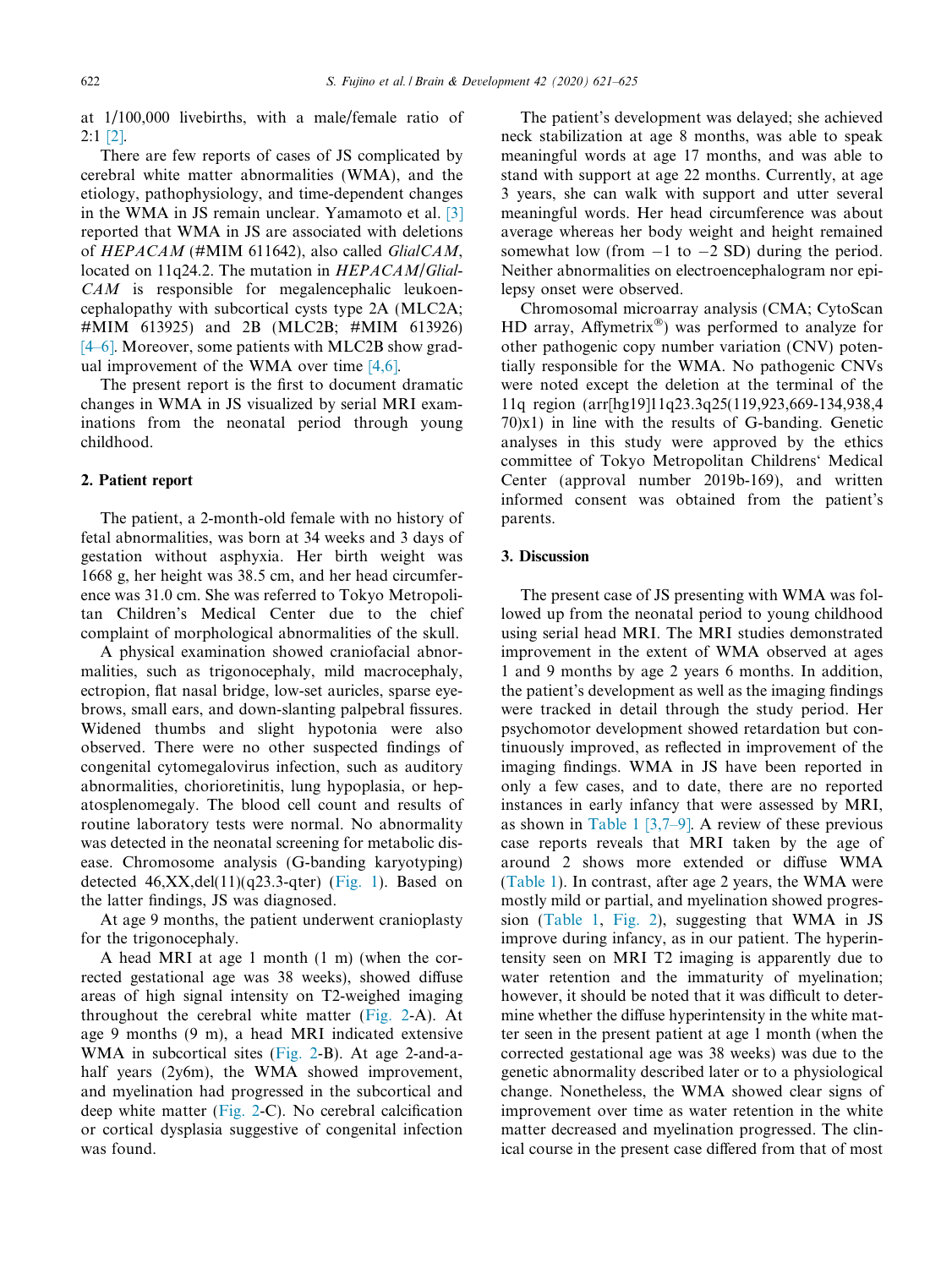<span id="page-2-0"></span>

Fig. 1. G-banded partial karyotype in a pair of chromosomes 11. Cytogenetic analysis was performed using a peripheral blood sample from the patient. The terminal deletion of 11q was detected, and the karyotype was  $46, XX, del(11)(q23.3)$ . The arrow indicates the break point of the long arm of chromosome 11.

neurodegenerative diseases, leukodystrophies and other irreversible leukoencephalopathies, which cause progressive neurological symptoms, developmental arrest or regression, and exacerbation of cerebral lesions. The importance of the present study lies in its demonstration of dramatic changes in the WMA associated with JS in the same patient from the neonatal period through childhood using MRI.

Yamamoto et al. [\[3\]](#page-4-0) suggested that the *HEPACAM*  $GlialCAM$  located on 11q24.2 gives rise to white matter lesions. The HEPACAM/GlialCAM encodes the hepatic and glial cell adhesion molecule (HEPACAM/Glial-CAM) and is the causative gene in MLC2A and MLC2B [\[4–6\].](#page-4-0) MLC is characterized by chronic white matter edema, macrocephaly, and frontotemporal and/or frontoparietal subcortical cysts [\[4–6\].](#page-4-0) MLC2A is classified as an autosomal recessive disorder and presents a severer phenotype with no improvement in either psychomotor development or WMA while MLC2B is autosomal dominant and presents a milder phenotype with gradual improvement [\[4–6\].](#page-4-0) Various types of HEPACAM/Glial-CAM mutations, such as nonsense, missense, single-base deletion, and frame-shift mutations, have been reported [\[6\].](#page-4-0) Although multiple genes encompassed in the deleted region have possibilities to be involved in WMA development, HEPACAM/GlialCAM haploinsufficiency in the present patient might have played a potential role in WMA pathogenesis.

WMA associated with JS are thought to be due to white matter water retention and intra-myelinic edema associated with HEPACAM/GlialCAM deletion as seen in MLC patients. HEPACAM/GlialCAM molecules are expressed on the cell surface and are involved in the adhesion of glial cells, maintenance of the cytoskeleton, and ion homeostasis [\[4–6,10\].](#page-4-0) Previous research has shown that WMA in MLC were attributable to water retention in the white matter, intra-myelinic edema, and myelin vacuolation  $[4–6]$ . These findings are consistent with the presumptive cause of white matter T2-hyperintensity in JS. In some MLC2B patients, the WMA, as well as psychomotor deficits, improve over time [\[4,6\].](#page-4-0) In such cases, MRI shows diffuse white matter edema in early infancy, the water retention decreases with time, and the white matter lesions also show gradual improvement  $[4,6]$ . The improvement seen in many patients with MLC2B occurs between ages 1 year and 4 years [\[4\].](#page-4-0) The age-related time course of WMA in MLC2B is similar to that seen in our patient, suggesting that improvements in WMA in JS may reflect an amelioration of white matter water retention and intramyelinic edema, and may be associated with improvement in psychomotor development.

The reasons why WMA and the subcortical cysts are rare in most patients with JS remain unclear. However, the fact that MLC2B due to a HEPA-CAM/GlialCAM mutation exhibits an autosomal dominant inheritance pattern [\[4–6\]](#page-4-0) may provide a basis for understanding WMA is rarely associated with JS. The penetrance of a HEPACAM/GlialCAM mutation is reportedly variable or low  $[3,6,9]$ . In addition, MLC2B phenotypes caused by a *HEPACAM/GlialCAM* mutation might show the variable expressivity generally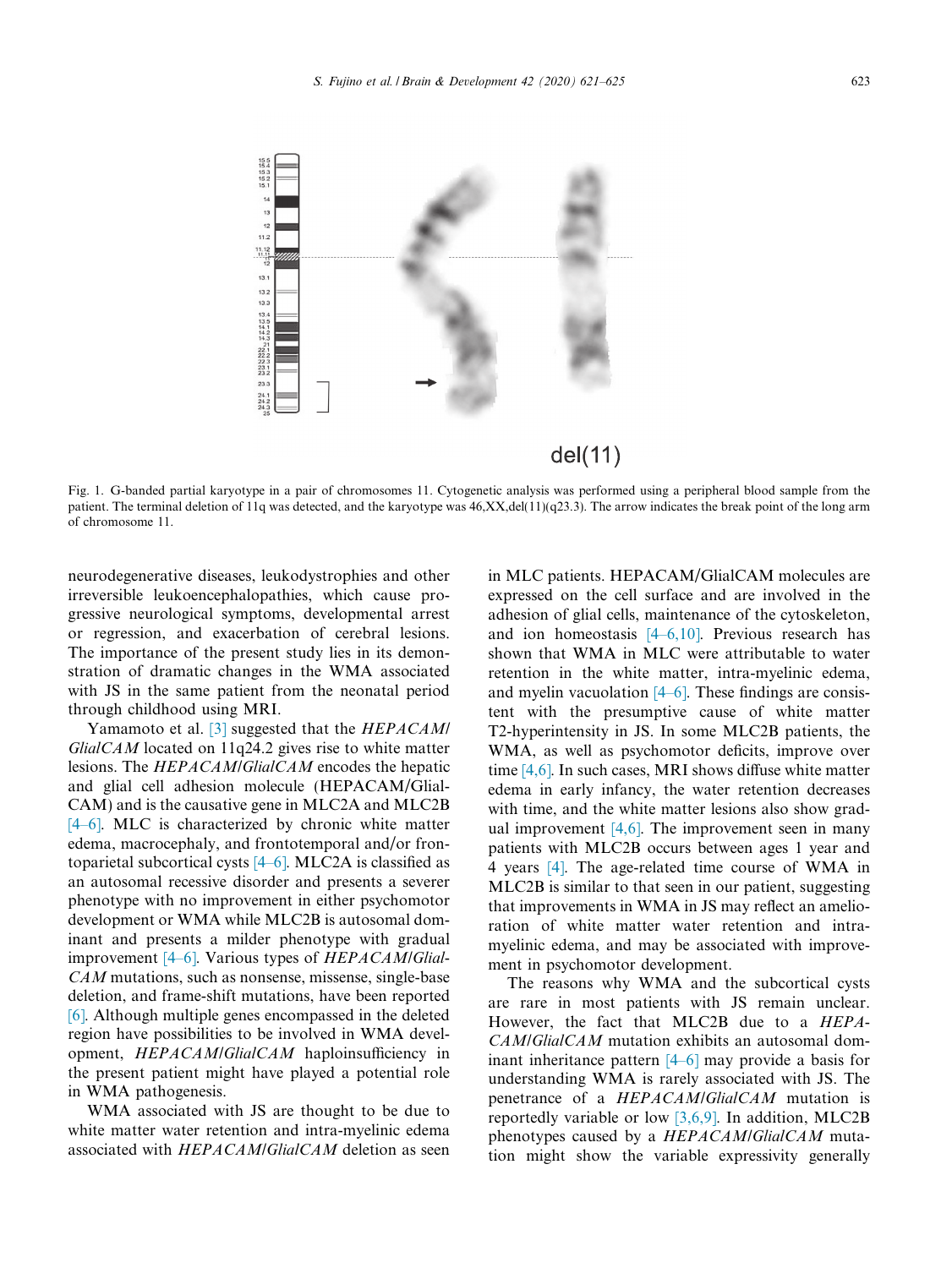<span id="page-3-0"></span>

Fig. 2. Serial MRI examinations from the neonatal period through young childhood (T2 weighted image). A, age 1 month (1 m); B, age 9 months (9 m); and C, age 2 years and 6 months (2y6m). At age 1 m (when the corrected age was 38 weeks of gestation), areas of diffuse, high signal intensity were observed throughout the cerebral white matter (A). At 9 m, T2 weighed imaging revealed extensive WMA with high signal intensity in subcortical and deep white matter (B). At age 2y6m, distribution of the WMA decreased and myelination showed progression (C).

| Table 1 |                                                                          |  |  |  |  |
|---------|--------------------------------------------------------------------------|--|--|--|--|
|         | Changes in the distribution and severity of white matter lesions by age. |  |  |  |  |

| No.            | MRI timing             | WMA distribution | Abnormal karyotype    | References           |
|----------------|------------------------|------------------|-----------------------|----------------------|
|                | $\cdot$ m <sup>*</sup> | Diffuse          | $del(11)(q23.3-qter)$ | Present case         |
|                | $9 \text{ m}^*$        | Extended         |                       |                      |
|                | $2y6m*$                | Partial          |                       |                      |
| 2              | 1v5m                   | Diffuse          | $del(11)(q23.3-qter)$ | Wardinsky et al. [8] |
| 3              | 1v8m                   | Partial          | del(11)(q23.3-q24.2)  | Yamamoto et al. [3]  |
| $\overline{4}$ | 2v1m                   | Diffuse          | $del(11)(q23.3-qter)$ | Ono et al. [7]       |
| 5              | 2v5m                   | Partial          | $del(11)(q23.3-qter)$ | Ono et al. [7]       |
|                | 3v6m                   | Partial          |                       |                      |
| 6              | 3v8m                   | Partial          | del $(11)(q23.3-q25)$ | Yamamoto et al. [3]  |
|                | 30 <sub>V</sub>        | Partial          | $del(11)(q23.3-qter)$ | Yu et al. $[9]$      |

\* Time course in the present case. Abbreviation: (age) m, months; y, year; MRI, magnetic resonance imaging; WMA, white matter abnormalities.

common in autosomal dominant diseases. Therefore, it is possible that WMA in patients with JS due to HEPACAM/GlialCAM deletions may present a wide phenotypic spectrum. Further research is needed to clarify why the WMA phenotype in patients with JS is rare.